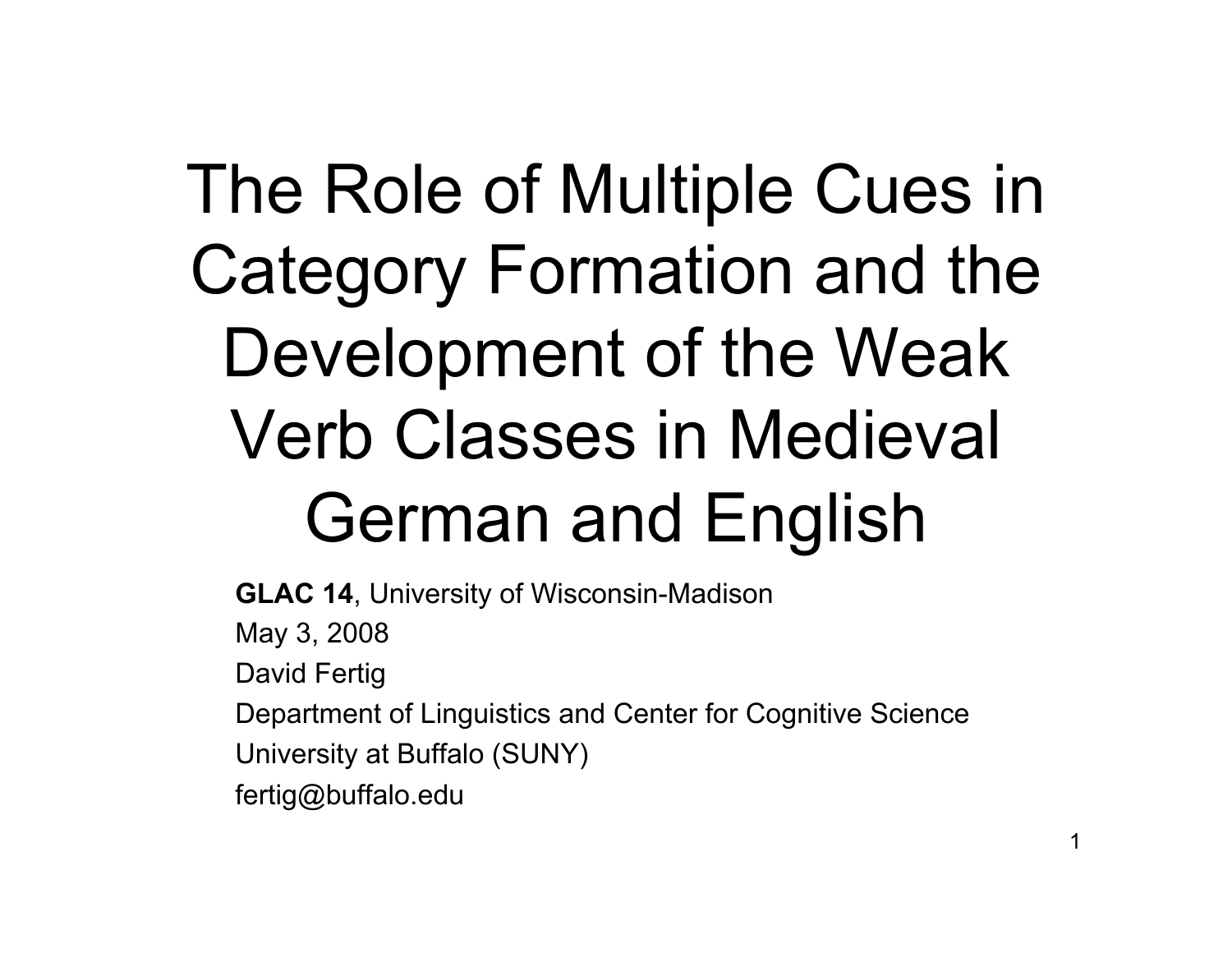# Standard account (1)

- Merger of unstressed vowels in transition to ʻMiddle' period led to loss of weak-verb class distinctions in the present tense in both English
- Cl. 1 *senden* < OE *sendan* vs.
- Cl. 2 *enden* < OE *endian*;
- and High German
- Cl. 1 *wischen* < OHG *wisken* vs.
- Cl. 2 *vischen* < OHG *fiskôn*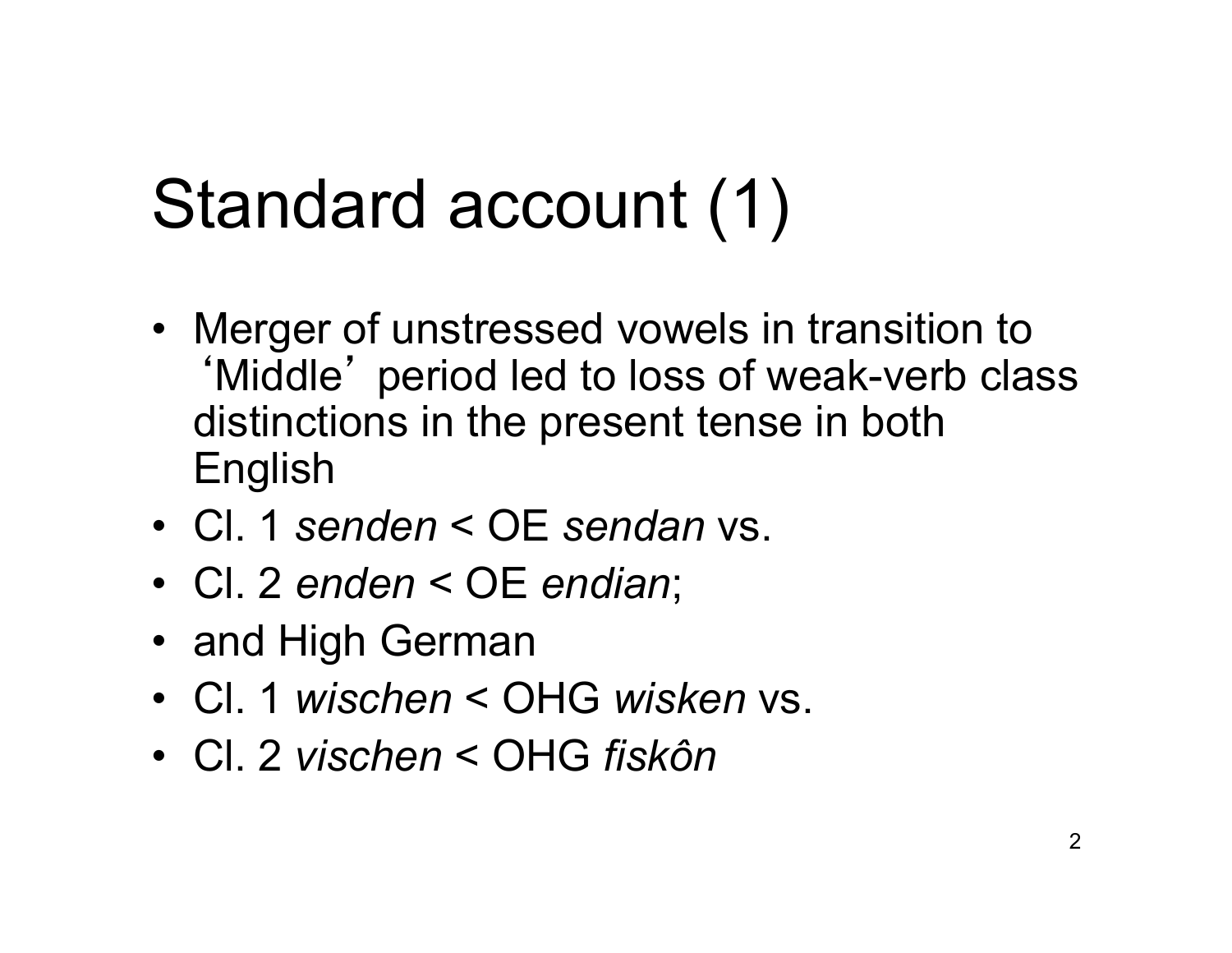# Standard account (2)

- Classes 1 and 2 remained distinct in both languages in the past tense, where Class-2 verbs (along with a few shortstem verbs of Class-1) had a "connecting vowel" before the dental suffix:
- ME: Cl. 1 *sende* vs. Cl. 2 *endede*
- MHG CI. 1 *wischte* vs. CI. 2 *vischete*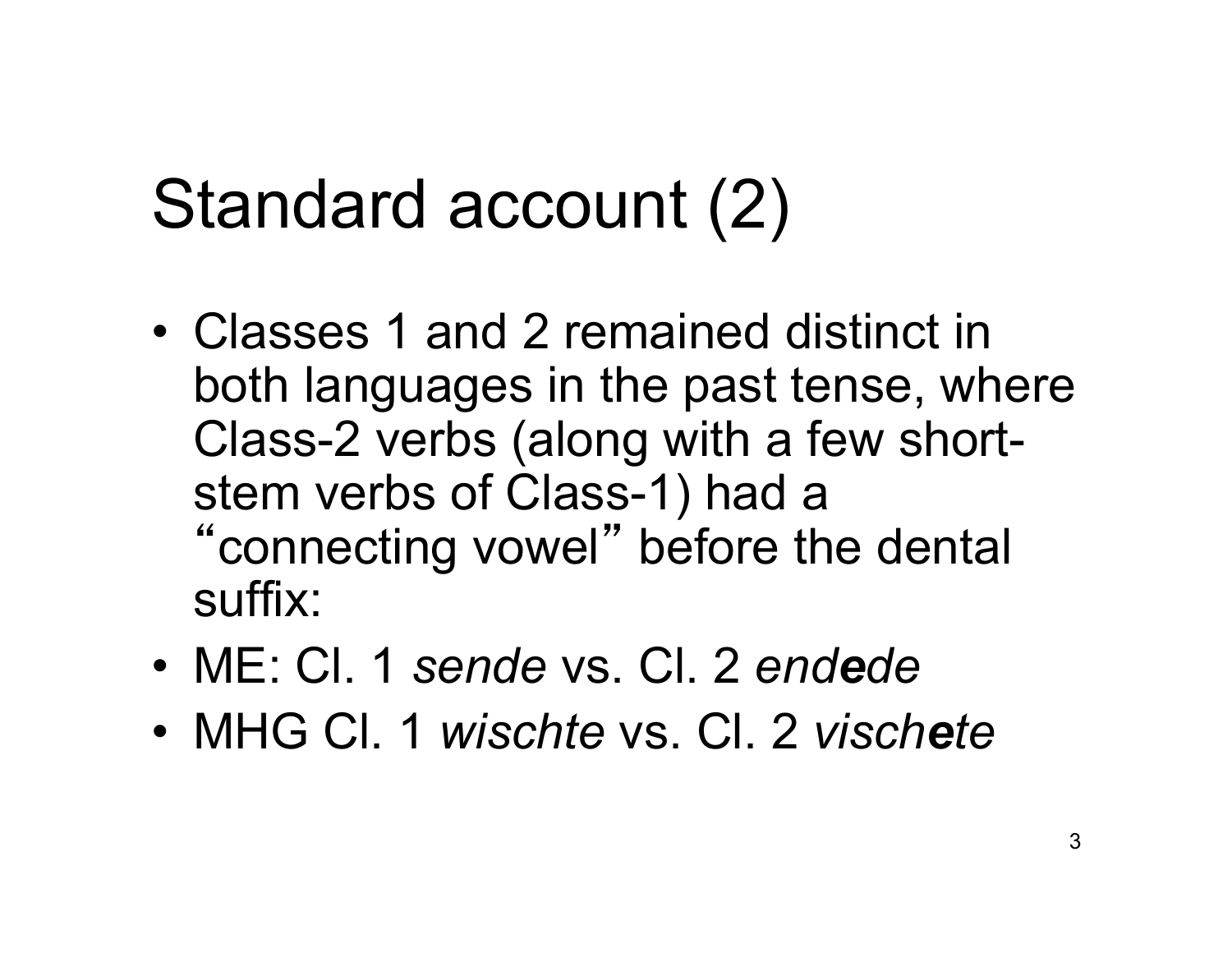# Why this is interesting:

- Word-and-paradigm prohibition on lexical diacritics to determine inflectional class membership:
- "The key premise of any WP model is just that some set of forms smaller than a whole paradigm will suffice to identify the class of a lexeme."
- Wherever "no set of leading forms smaller than a whole paradigm is sufficient to identify the class [...]. The forms of each paradigm must [...] be listed in full, [...]" (Blevins 2004:58; cf. Wurzel, Gerken)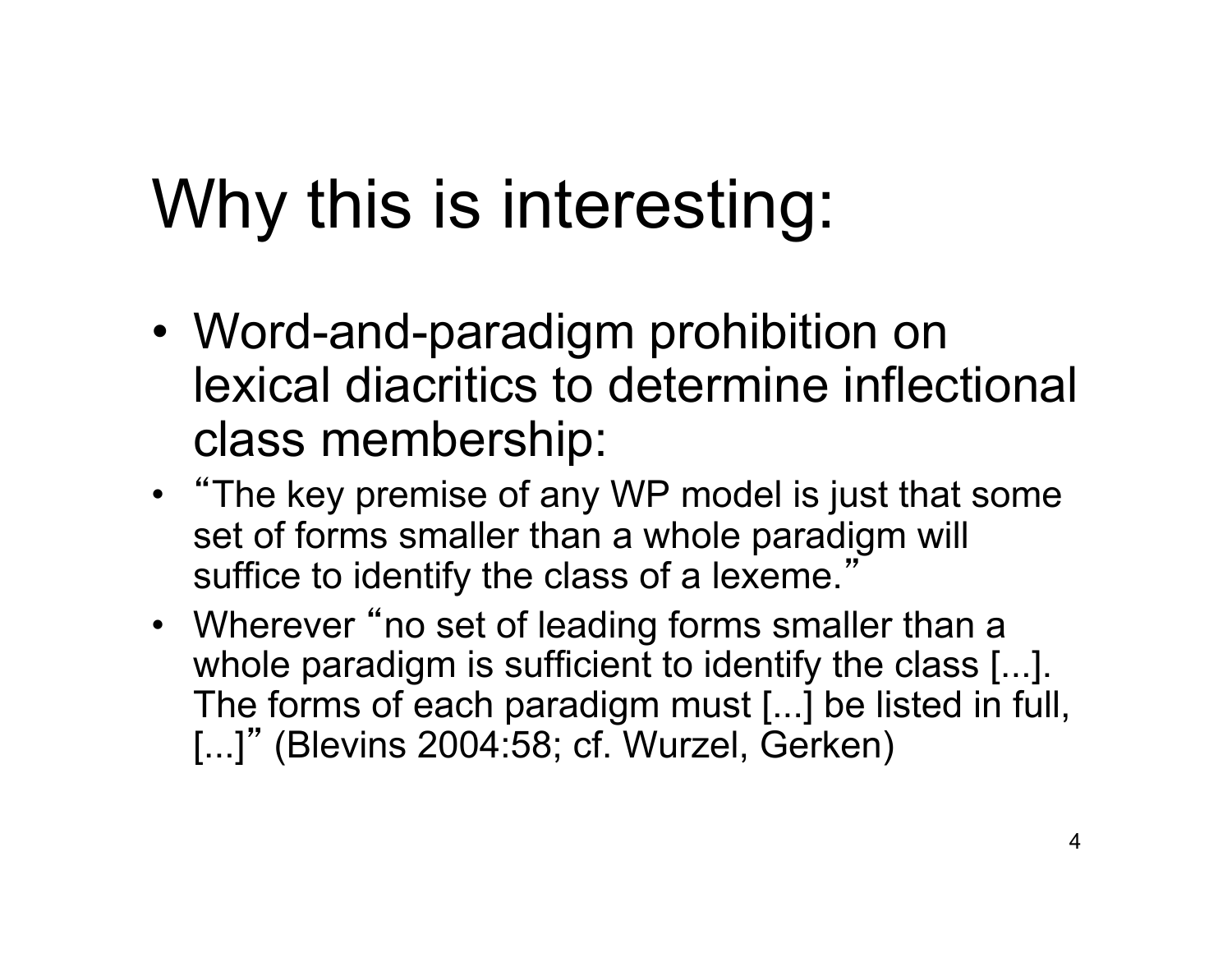## Hypothesis:

• As soon as the 2 main weak verb classes become indistinguishable in most present-tense forms, one class must cease to behave as a "regular" inflectional class. Past tense forms of verbs in this class must be stored in the lexicon. Behavior will show hallmarks of irregularity (cf. Pinker, Clahsen, etc.)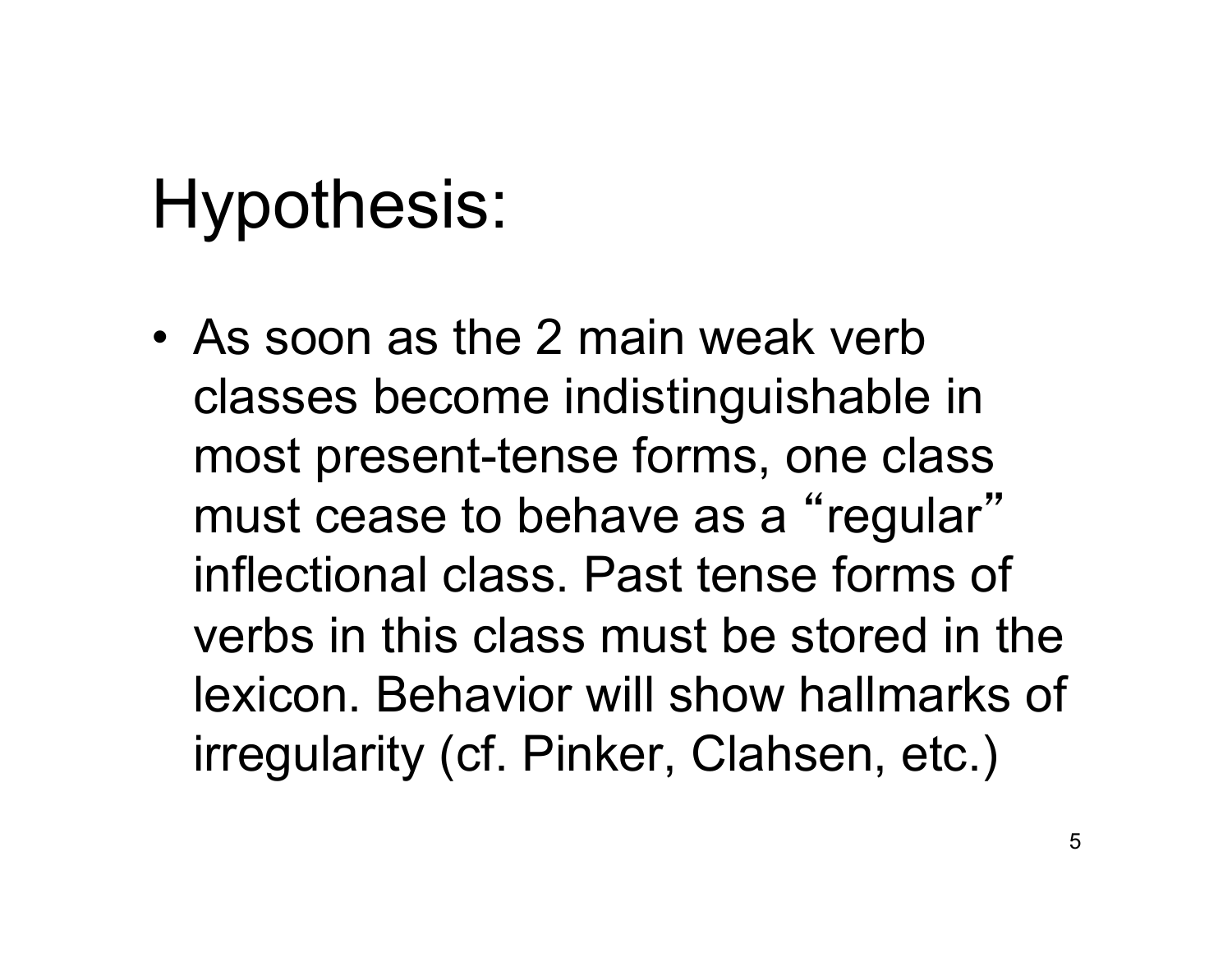# Refinements to the standard account (1): MHG

- Hard to find empirical support for the claim that Class-2 verbs were significantly more likely than phonologically similar class-1 verbs to have a connecting vowel in the past tense, e.g.:
- BMZ and Lexer dictionaries list 31 tokens of finite past forms of class-1 *meinen* w/ no connecting vowel vs. just 1 with *-e-*; but class-2 *weinen* looks similar: 34 tokens with no vowel vs. just 3 with *-e-*, and all 15 tokens of class-2 *dienen* lack the connecting vowel.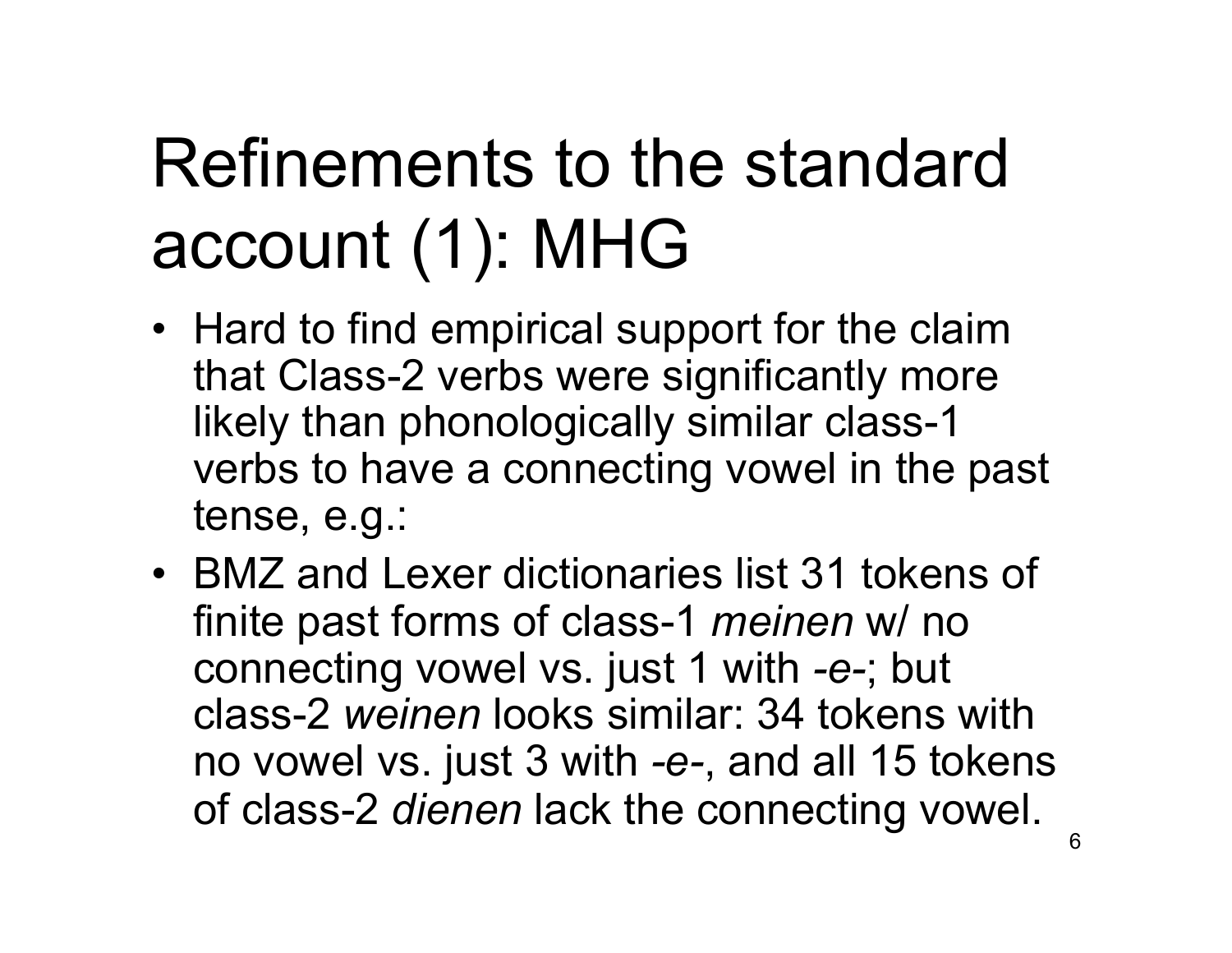# Refinements to standard account (2): Middle English

- Mossé (73): "The weak verbs are divided into two categories according to whether […] the dental suffix was or was not preceded by the vowel *-e-*.
- (79, fine-print "remark"): "Certain Southern and South-western dialects maintained the endings in OE weak verbs of class II particularly well."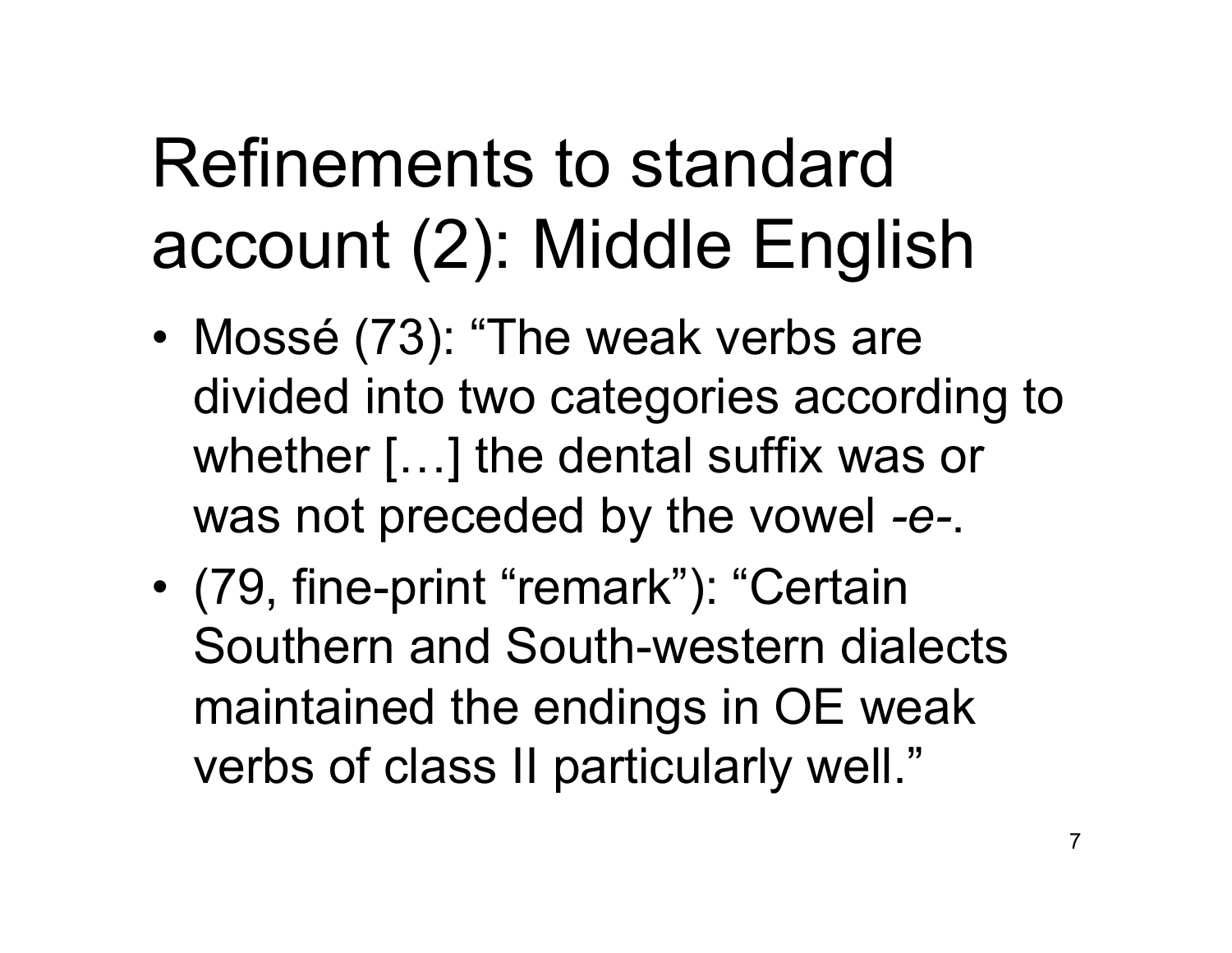# Refinements to standard account (2): Middle English

- Clear and consistent maintenance of the class distinction is found in the majority of the material that we have from 1st half of ME period:
- Sample of 9459 pre-1350 weak-verb tokens from MED reveals:
- In relevant present forms of class-2+:
- **1064** tokens with i/y/...; **512** without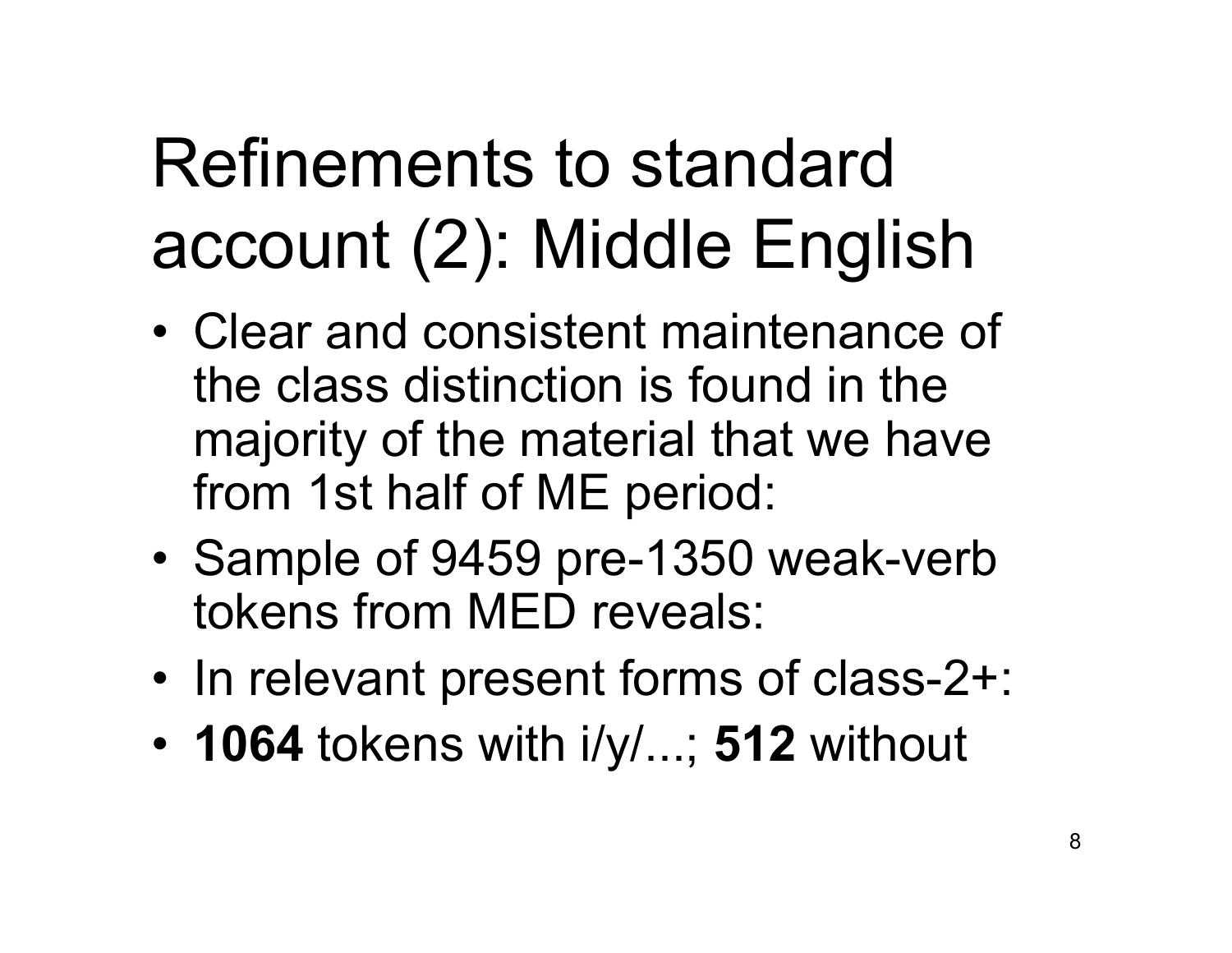# Dialect variation in early ME

- Southern and some West Midlands texts have very consistent retention of *i* in present:
- **570** tokens with *i*; **49** without
- East Midlands and Northern texts have very consistent loss of *i*:
- **5** tokens with *i*; **191** without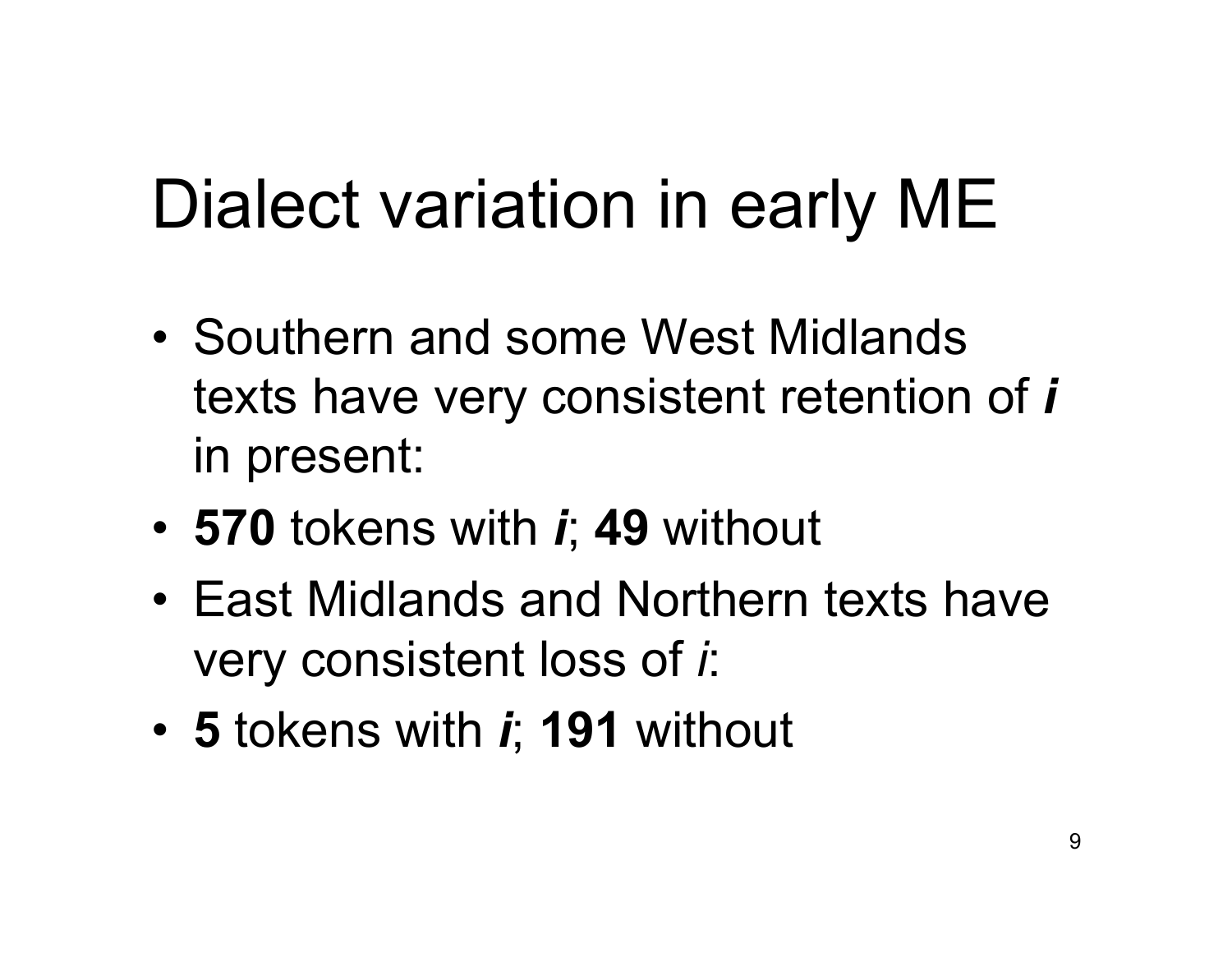### Past-tense forms in ME

- Unlike MHG, the class distinction is maintained very well in English through 1350:
- Cl.-1-long: **155** with -V-; **1303** without
- Cl.-2+: **707** with -V-; **103** without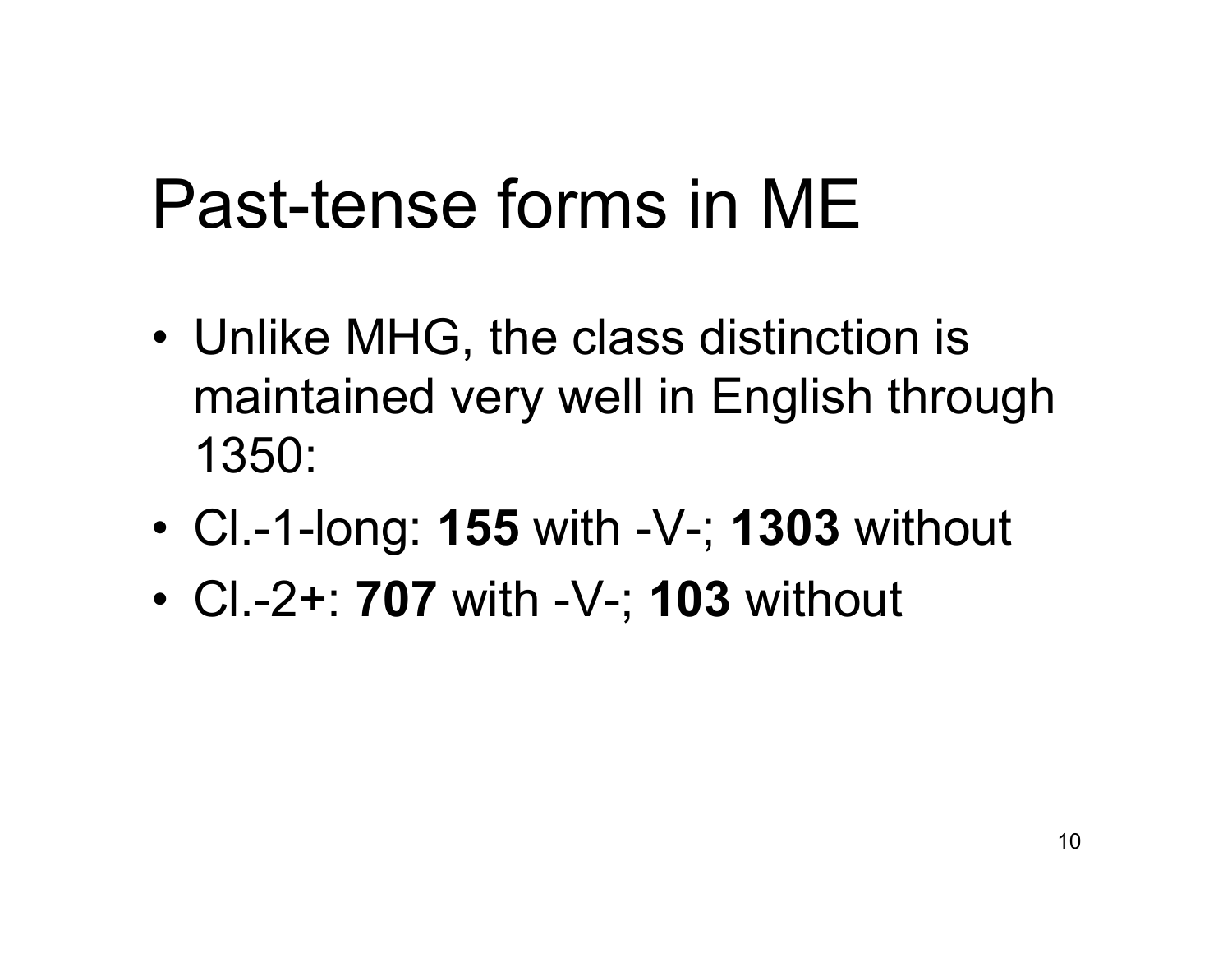### Present-past connection?

- Is there any relation between retention of *i* in the present and consistent maintenance of class distinction in the past?
- South/West texts:
- Cl. 1-long: **39** with -V-; **492** without
- Cl. 2+: **254** with -V-; **36** without
- North/East texts:
- Cl. 1-long: **28** with -V-; **173** without
- Cl. 2+: **67** with -V-; **11** without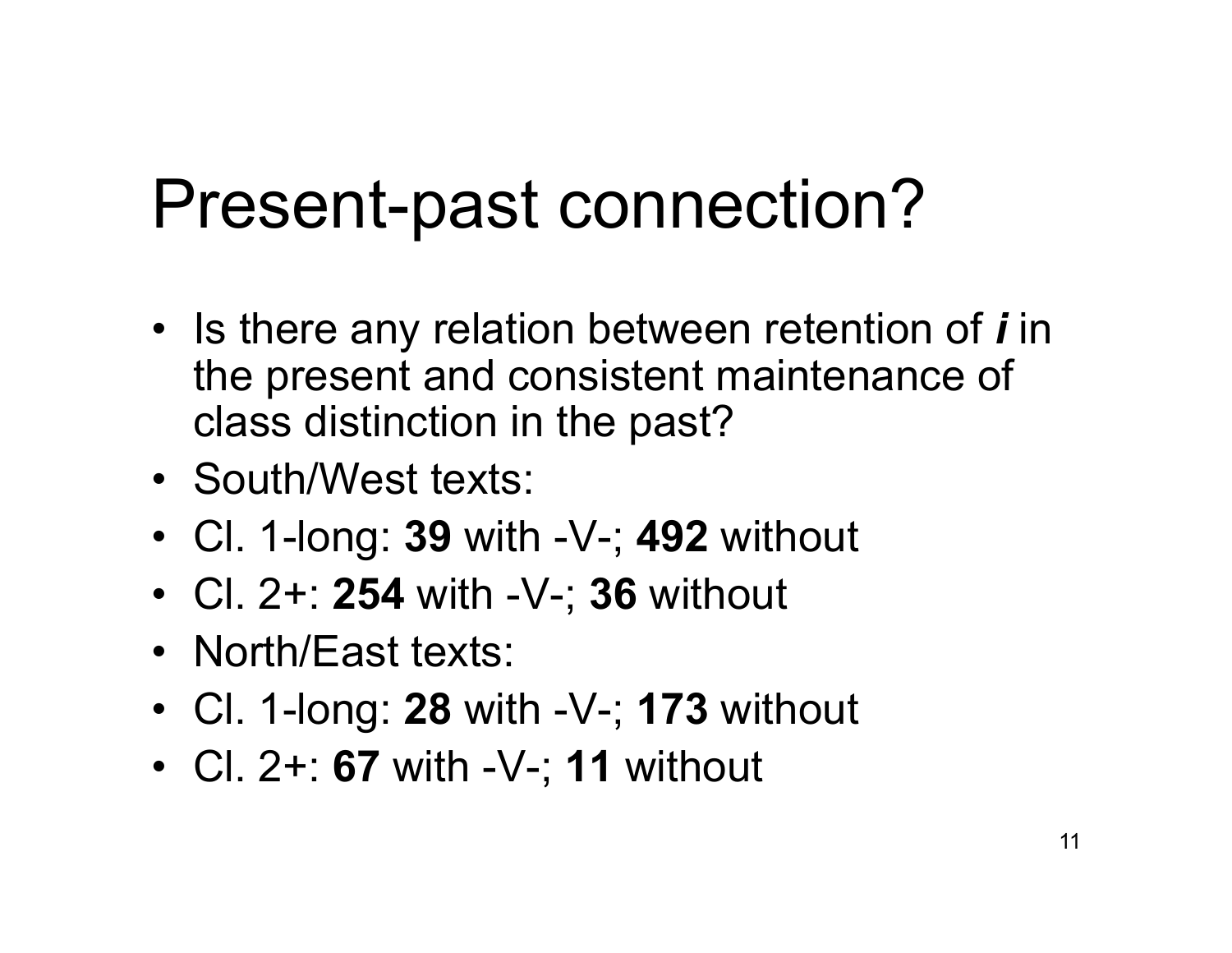#### Class transfers in North/West (1)

- 9 of the 11 Class-2+ past-tense forms with no connecting vowel in the North/ West texts are:
- -all 3 tokens of each of:
- *lernen* ʻlearn'
- *rêven* ʻrob'
- *birin* ʻbehoove'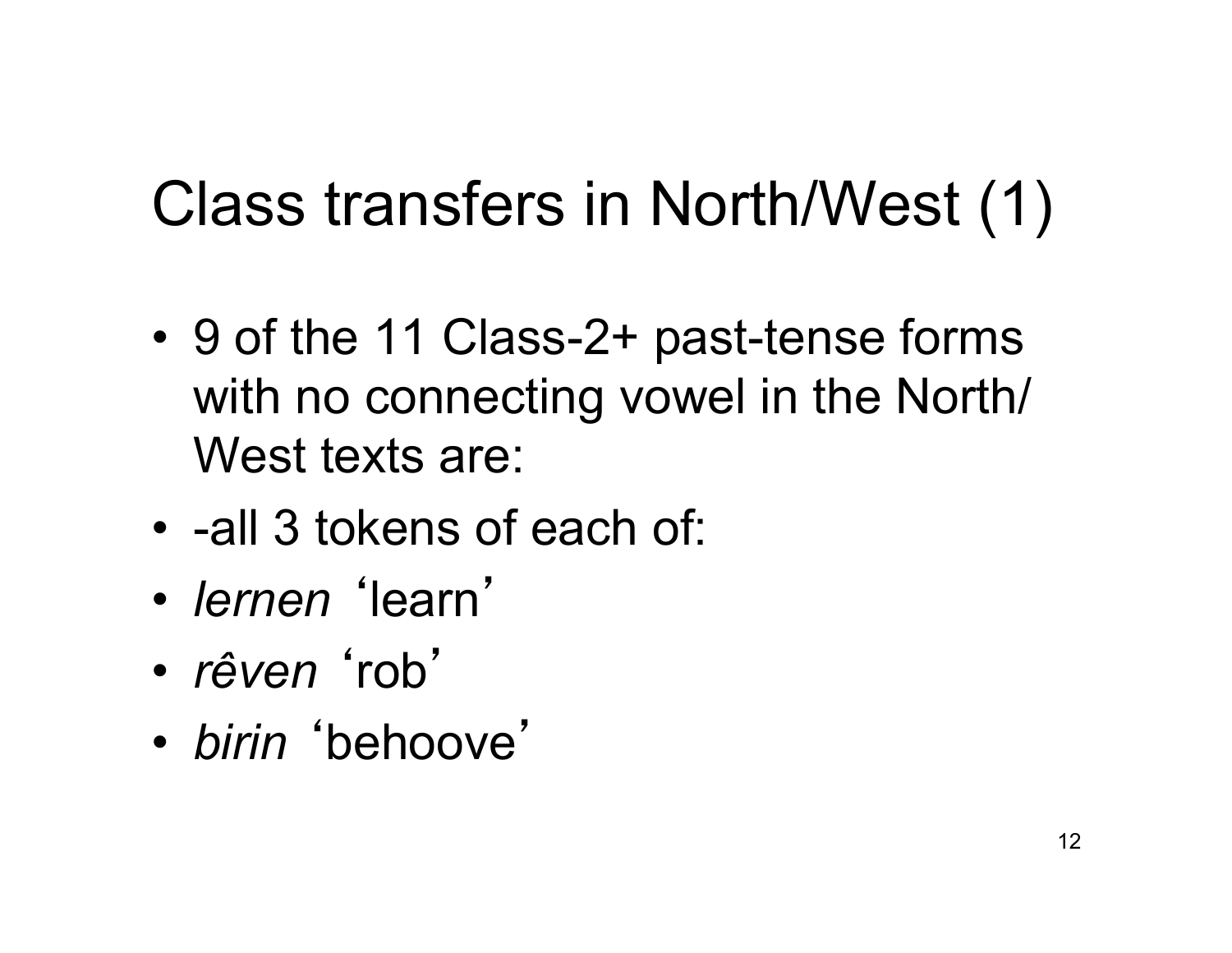#### Class transfers in North/West (2)

- *lernen* and *rêven* look like typical cases of irregularization:
- There were several phonologically similar class-1 verbs that would have tended to attract them into that class (*dernen, wernen, yernen, lêven, drêven*)
- Aside from the 19c innovation *knelt*, *learnt* and *(be)reft* are the only irregular weak past forms in modern English from OE class-2 weak verbs.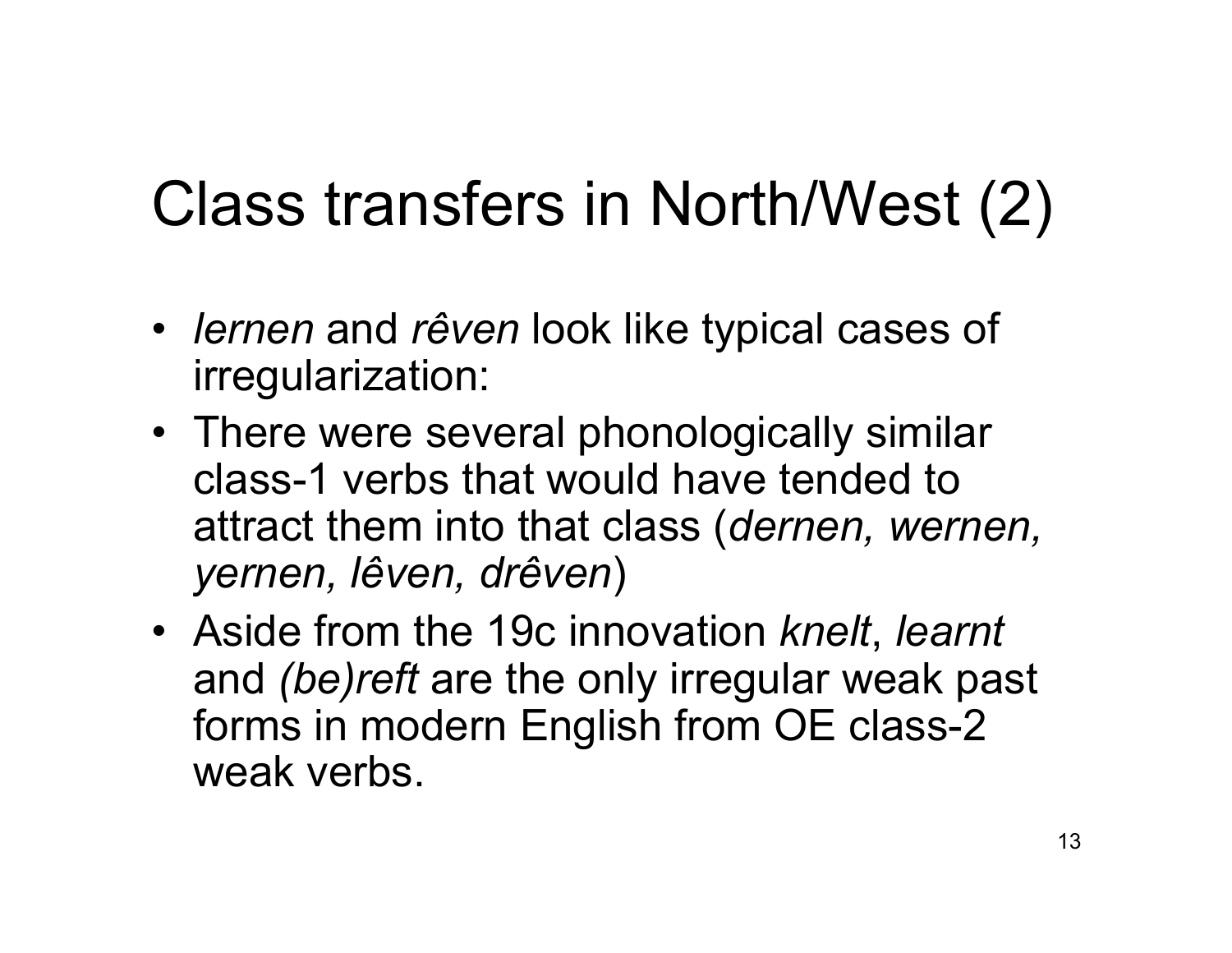# Tentative conclusions (1):

- The loss of the *i* in the present tense of the Class-2+ verbs in ME was a profound change that inevitably led to a reorganization of verbal inflection in English.
- From the moment of this loss, we can no longer speak of 2 regular verbal inflectional classes.
- In accordance with word-and-paradigm principles, the class-1 verbs necessarily became irregulars with stored past-tense forms.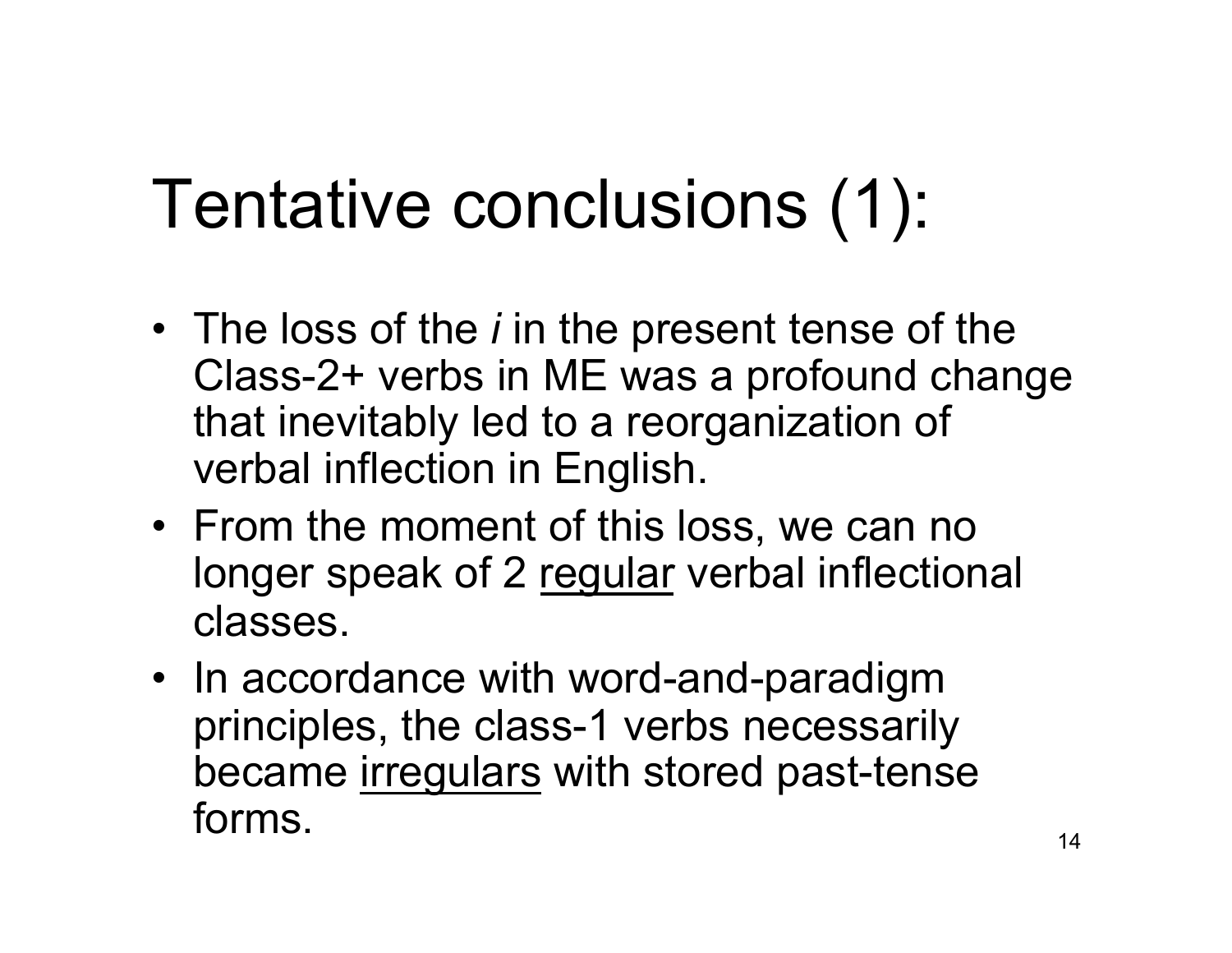# Tentative conclusions (2):

- The irregular (stored) status of the former long-stem class-1 verbs explains why they have long been prone to either:
- 1) regularize; or
- 2) retain irregularities arising through phonotactic effects (*kept, sent, hid, bled, meant*, etc.)
- The remnants of class-1 (the irregular weak verbs) still survive today with essentially the same status that they had for Orm in the 12th century.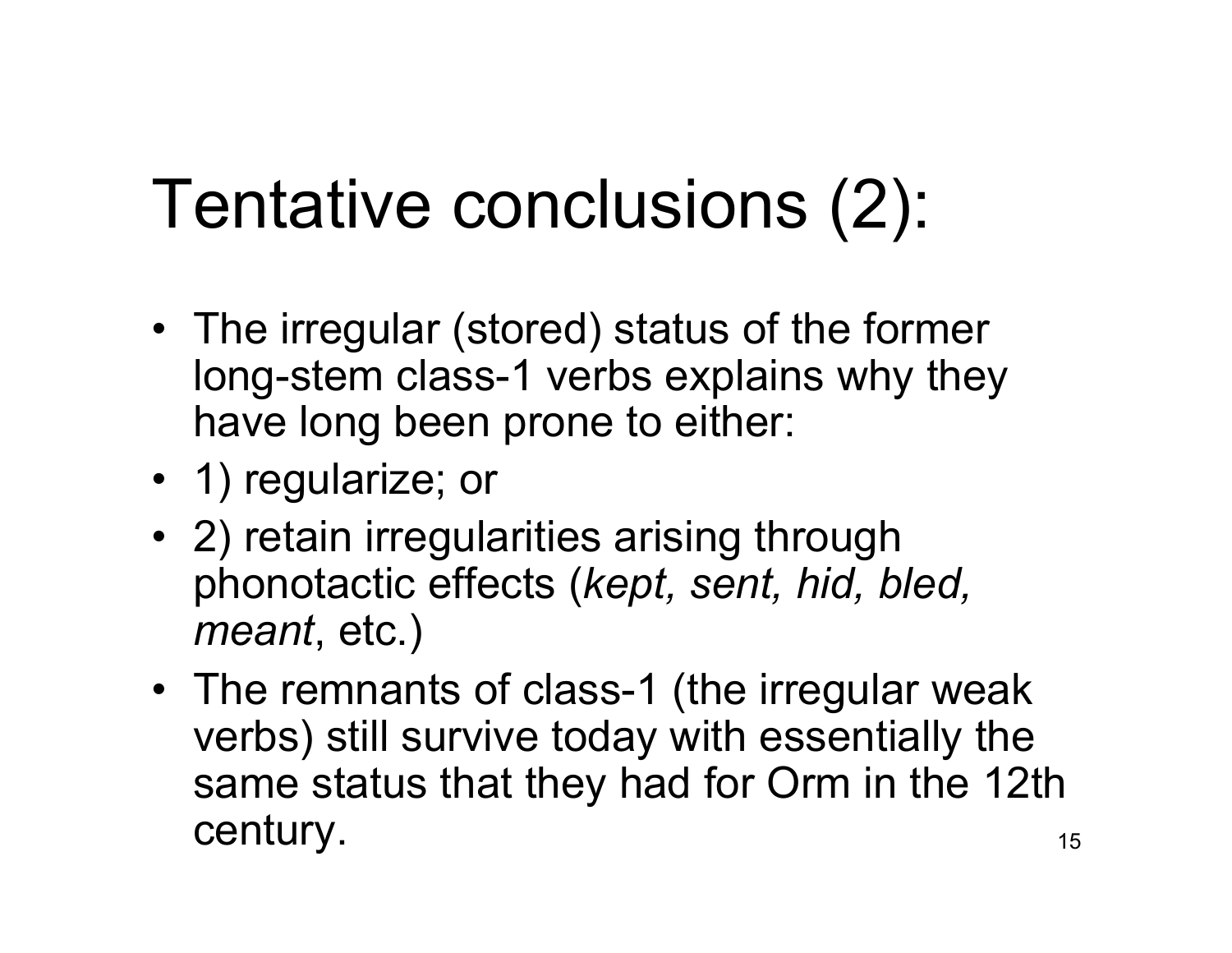# Comments on method (1)

• Online dictionaries such as the OED, MED and the various major historical dictionaries of German based in Trier offer new opportunities for partially automated construction of large databases.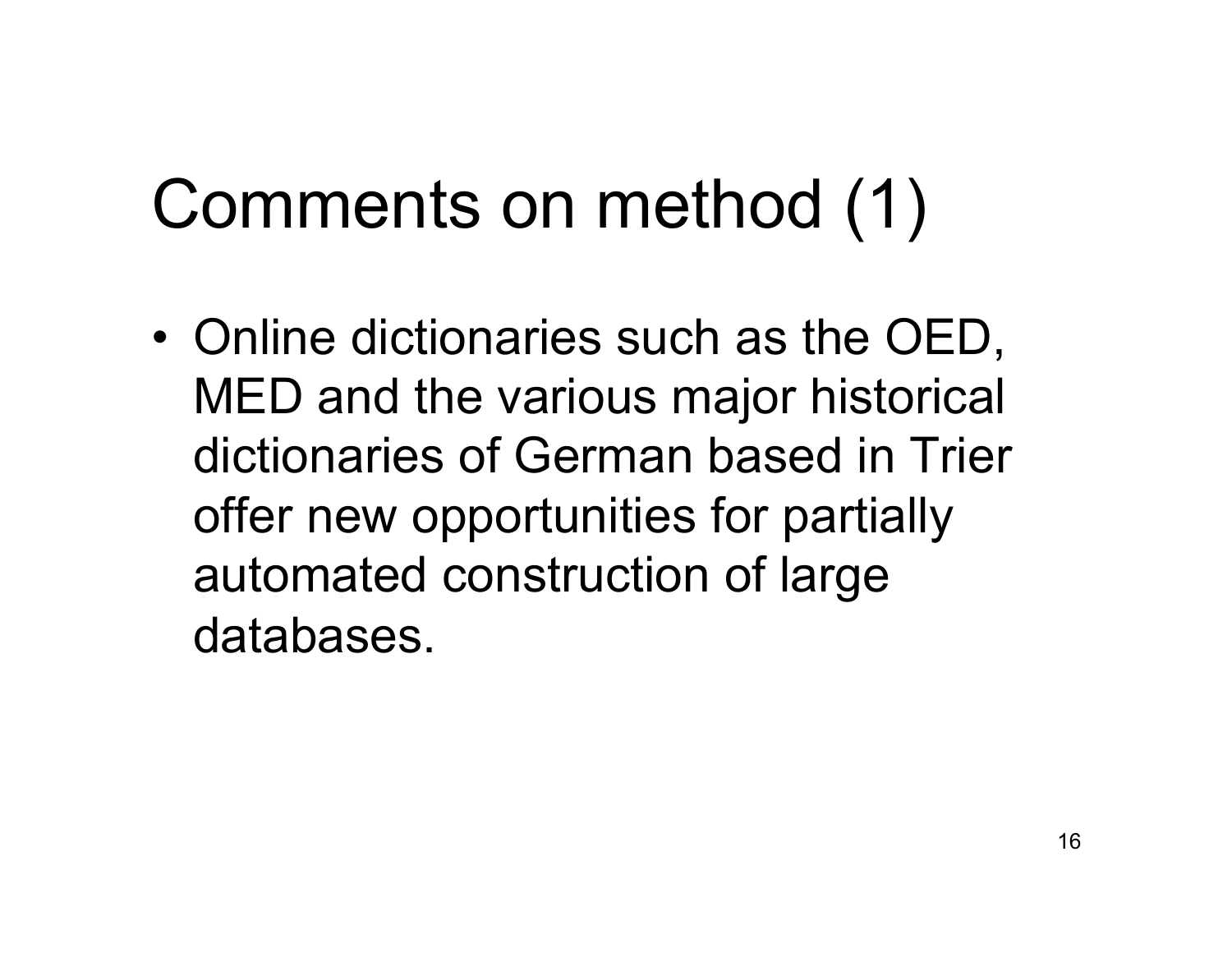# Comments on method (2)

- Basic procedure (using a language such as Perl):
- 1) Automatically retrieve any number of entries from the online dictionary; take advantage of HTML tags to help parse entries, store output in a text database file.
- 2) Coding that cannot be fully automated can be greatly sped up using a scriptable text editor.
- 3) Data analysis can also be done with Perl, or files can be imported into Spreadsheet, Statistics package, etc.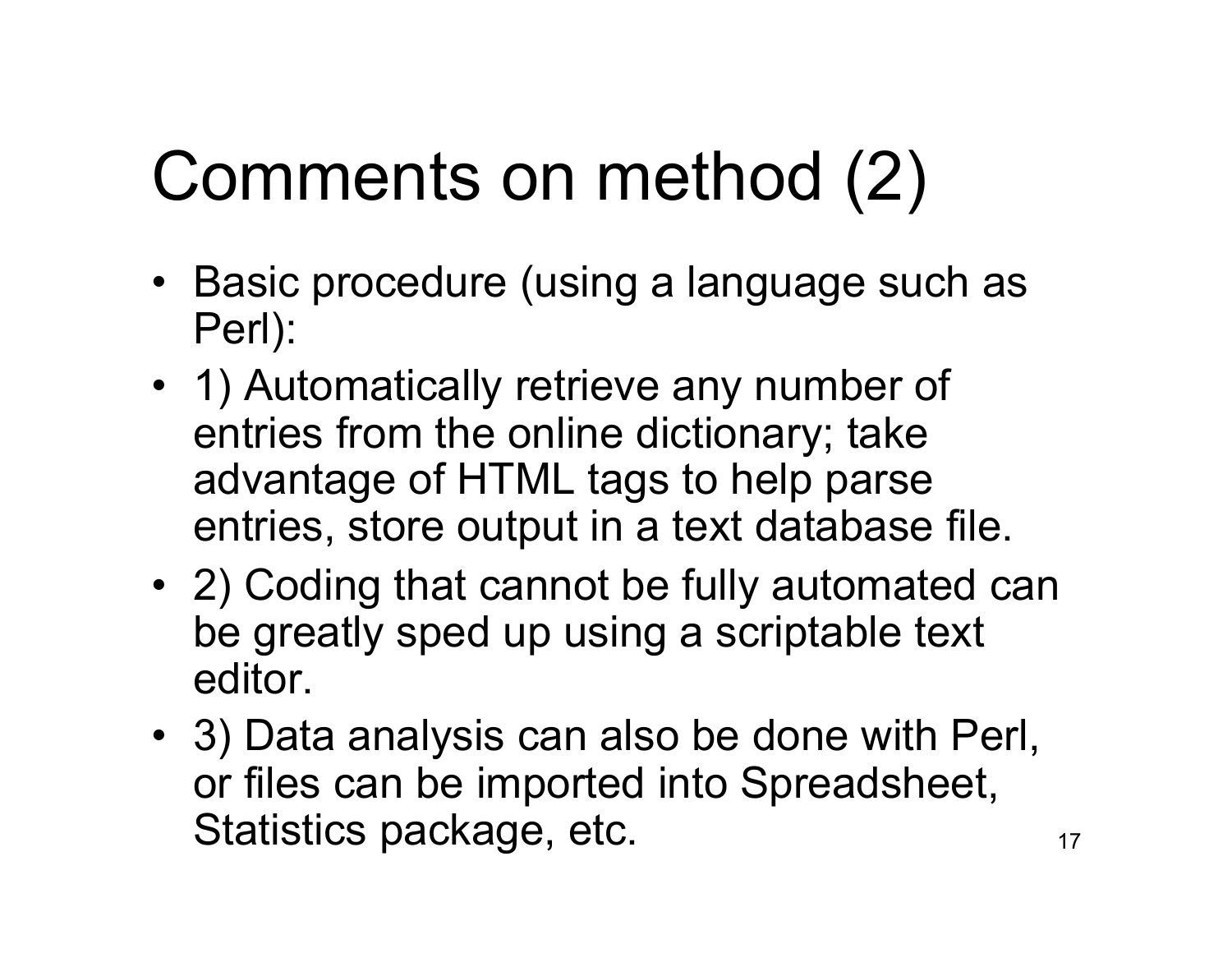References (1)

Blevins, James P. 2003. Stems and Paradigms. Language 79.737-767.

Blevins, James P. 2004. Inflection Classes and Economy. Explorations in Nominal Inflection, ed. by Gereon Müller, Lutz Gunkel, and Gisela Zifonun, 41-85. New York: de Gruyter.

Blevins, James P. 2006. Word-based morphology. Journal of Linguistics 42.531-573.

Blevins, Juliette. 2004. Evolutionary Phonology. New York: Cambridge U.P.

- BMZ = Mittelhochdeutsches Wörterbuch. Mit Benutzung des Nachlasses von Georg Friedrich Benecke ausgearbeitet von Wilhelm Müller und Friedrich Zarncke. 5 vols. Stuttgart: S. Hirzel 1990. [Reprint of Leipzig ed., 1854-1866.] (http://germazope.unitrier.de/Projects/ WBB/woerterbuecher/bmz/wbgui)
- Bybee, Joan L. and Carol Lynn Moder. 1983. Morphological Classes as Natural Categories. Language 59.251-270.
- Clahsen, Harald. 1999. Lexical entries and rules of language: A multidisciplinary study of German inflection. Behavioral and Brain Sciences 22.991-1060.
- Clahsen, Harald. 2006. Linguistic Perspectives on Morphological Processing. Advances in the theory of the lexicon, ed. by Dieter Wunderlich. Berlin: Mouton de Gruyter.
- Gerken, LouAnn. 2005. Decisions, decisions: infant language learning when multiple generalizations are possible. Cognition 98(3).B67-B74.